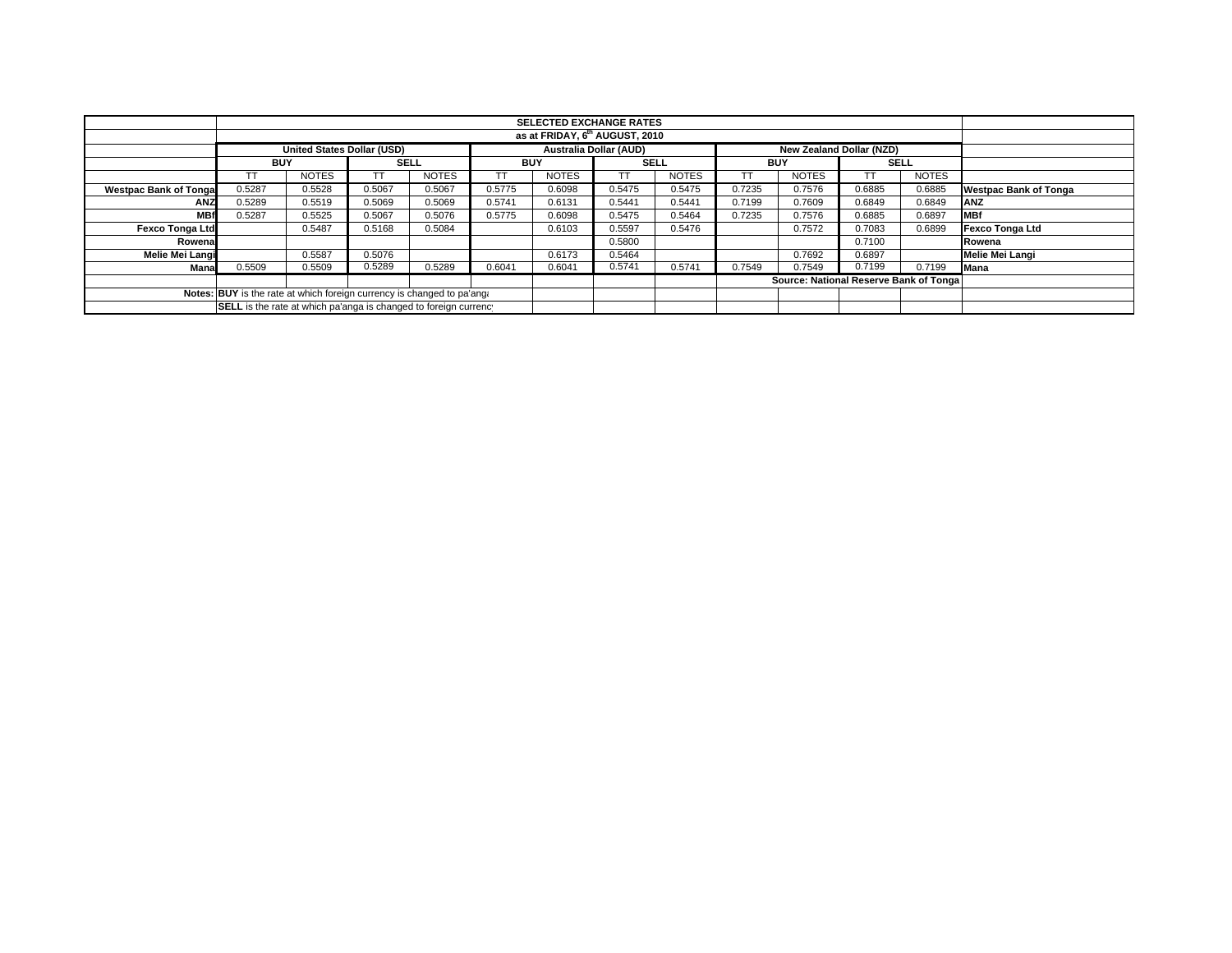|                                                                        | <b>SELECTED EXCHANGE RATES</b><br>as at FRIDAY, 13 <sup>rd</sup> AUGUST, 2010                  |              |             |              |            |              |             |              |            |                                         |             |              |                              |
|------------------------------------------------------------------------|------------------------------------------------------------------------------------------------|--------------|-------------|--------------|------------|--------------|-------------|--------------|------------|-----------------------------------------|-------------|--------------|------------------------------|
|                                                                        |                                                                                                |              |             |              |            |              |             |              |            |                                         |             |              |                              |
|                                                                        | <b>Australia Dollar (AUD)</b><br><b>United States Dollar (USD)</b><br>New Zealand Dollar (NZD) |              |             |              |            |              |             |              |            |                                         |             |              |                              |
|                                                                        | <b>BUY</b>                                                                                     |              | <b>SELL</b> |              | <b>BUY</b> |              | <b>SELL</b> |              | <b>BUY</b> |                                         | <b>SELL</b> |              |                              |
|                                                                        |                                                                                                | <b>NOTES</b> | ТT          | <b>NOTES</b> | TT         | <b>NOTES</b> | ТT          | <b>NOTES</b> |            | <b>NOTES</b>                            |             | <b>NOTES</b> |                              |
| <b>Westpac Bank of Tonga</b>                                           | 0.5201                                                                                         | 0.5434       | 0.4981      | 0.4981       | 0.5793     | 0.6118       | 0.5493      | 0.5493       | 0.7310     | 0.7657                                  | 0.6960      | 0.6960       | <b>Westpac Bank of Tonga</b> |
| <b>ANZ</b>                                                             | 0.5201                                                                                         | 0.5431       | 0.4981      | 0.4981       | 0.5763     | 0.6153       | 0.5463      | 0.5463       | 0.7274     | 0.7684                                  | 0.6924      | 0.6924       | <b>ANZ</b>                   |
| <b>MBf</b>                                                             | 0.5201                                                                                         | 0.5435       | 0.4981      | 0.4975       | 0.5793     | 0.6135       | 0.5493      | 0.5495       | 0.7310     | 0.7634                                  | 0.6960      | 0.6944       | <b>IMBf</b>                  |
| <b>Fexco Tonga Ltd</b>                                                 |                                                                                                | 0.5396       | 0.5082      | 0.4999       |            | 0.6127       | 0.5616      | 0.5497       |            | 0.7650                                  | 0.7155      | 0.6971       | Fexco Tonga Ltd              |
| Melie Mei Langi                                                        |                                                                                                | 0.5464       | 0.4975      |              |            | 0.6173       | 0.5495      |              |            | 0.7752                                  | 0.6944      |              | Melie Mei Langi              |
| Mana                                                                   | 0.5421                                                                                         | 0.5421       | 0.5201      | 0.5201       | 0.6093     | 0.6093       | 0.5793      | 0.5793       | 0.7660     | 0.7660                                  | 0.7310      | 0.7310       | Mana                         |
| <b>MoneyGram</b>                                                       | 0.5351                                                                                         |              | 0.4982      |              | 0.5956     |              | 0.5515      |              | 0.7676     |                                         | 0.6927      |              | MoneyGram                    |
|                                                                        |                                                                                                |              |             |              |            |              |             |              |            | Source: National Reserve Bank of Tongal |             |              |                              |
| Notes: BUY is the rate at which foreign currency is changed to pa'ang: |                                                                                                |              |             |              |            |              |             |              |            |                                         |             |              |                              |
| SELL is the rate at which pa'anga is changed to foreign currency       |                                                                                                |              |             |              |            |              |             |              |            |                                         |             |              |                              |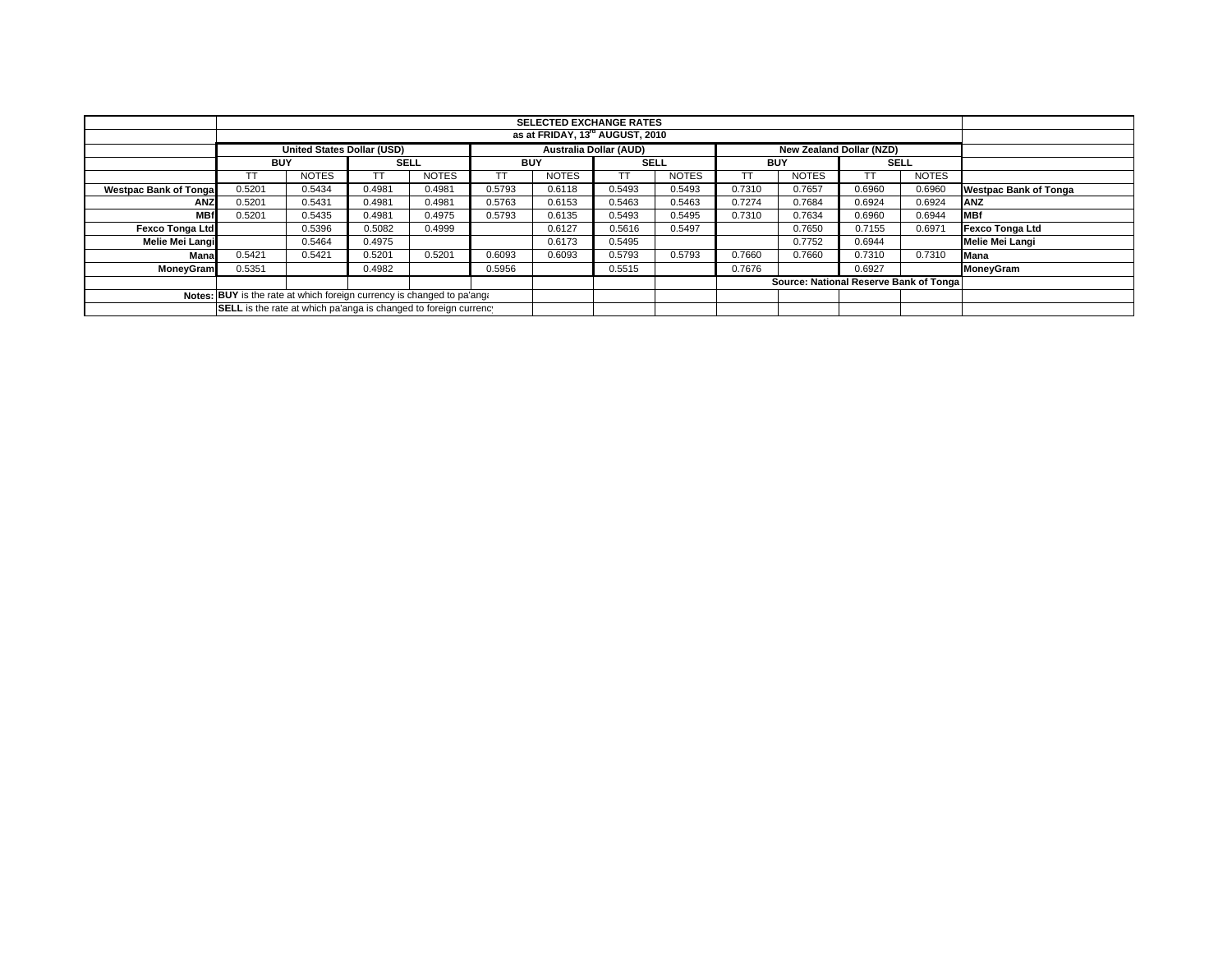|                                                                        |                                                                                                       |              |             |              |            | <b>SELECTED EXCHANGE RATES</b><br>as at FRIDAY, 20 <sup>th</sup> AUGUST, 2010 |             |              |            |                                        |           |              |                              |
|------------------------------------------------------------------------|-------------------------------------------------------------------------------------------------------|--------------|-------------|--------------|------------|-------------------------------------------------------------------------------|-------------|--------------|------------|----------------------------------------|-----------|--------------|------------------------------|
|                                                                        |                                                                                                       |              |             |              |            |                                                                               |             |              |            |                                        |           |              |                              |
|                                                                        | <b>United States Dollar (USD)</b><br><b>Australia Dollar (AUD)</b><br><b>New Zealand Dollar (NZD)</b> |              |             |              |            |                                                                               |             |              |            |                                        |           |              |                              |
|                                                                        | <b>BUY</b>                                                                                            |              | <b>SELL</b> |              | <b>BUY</b> |                                                                               | <b>SELL</b> |              | <b>BUY</b> |                                        |           | <b>SELL</b>  |                              |
|                                                                        | TТ                                                                                                    | <b>NOTES</b> |             | <b>NOTES</b> | тт         | <b>NOTES</b>                                                                  | TТ          | <b>NOTES</b> |            | <b>NOTES</b>                           | <b>TT</b> | <b>NOTES</b> |                              |
| <b>Westpac Bank of Tongal</b>                                          | 0.5210                                                                                                | 0.5444       | 0.4990      | 0.4990       | 0.5828     | 0.6157                                                                        | 0.5528      | 0.5528       | 0.7334     | 0.7684                                 | 0.6984    | 0.6984       | <b>Westpac Bank of Tonga</b> |
| <b>ANZ</b>                                                             | 0.5210                                                                                                | 0.5440       | 0.4990      | 0.4990       | 0.5794     | 0.6184                                                                        | 0.5494      | 0.5494       | 0.7298     | 0.7708                                 | 0.6948    | 0.6948       | <b>JANZ</b>                  |
| <b>MBf</b>                                                             | 0.5210                                                                                                | 0.5435       | 0.4990      | 0.5000       | 0.5828     | 0.6173                                                                        | 0.5528      | 0.5525       | 0.7334     | 0.7692                                 | 0.6984    | 0.6993       | <b>MBf</b>                   |
| <b>Fexco Tonga Ltd</b>                                                 |                                                                                                       | 0.5406       | 0.5081      | 0.5008       |            | 0.6160                                                                        | 0.5641      | 0.5527       |            | 0.7676                                 | 0.7181    | 0.6994       | <b>Fexco Tonga Ltd</b>       |
| Rowenal                                                                |                                                                                                       |              |             |              |            |                                                                               | 0.5800      |              |            |                                        | 0.7100    |              | Rowena                       |
| Melie Mei Langi                                                        |                                                                                                       | 0.5495       | 0.5000      |              |            | 0.6211                                                                        | 0.5525      |              |            | 0.7752                                 | 0.6993    |              | <b>Melie Mei Langi</b>       |
| Mana                                                                   | 0.5430                                                                                                | 0.5430       | 0.5210      | 0.5210       | 0.6128     | 0.6128                                                                        | 0.5828      | 0.5828       | 0.7684     | 0.7684                                 | 0.7334    | 0.7334       | <b>Mana</b>                  |
| <b>MoneyGram</b>                                                       | 0.5324                                                                                                |              | 0.4957      |              | 0.5894     |                                                                               | 0.5457      |              | 0.7612     |                                        | 0.6869    |              | <b>MoneyGram</b>             |
|                                                                        |                                                                                                       |              |             |              |            |                                                                               |             |              |            | Source: National Reserve Bank of Tonga |           |              |                              |
| Notes: BUY is the rate at which foreign currency is changed to pa'anga |                                                                                                       |              |             |              |            |                                                                               |             |              |            |                                        |           |              |                              |
|                                                                        | <b>SELL</b> is the rate at which pa'anga is changed to foreign currency                               |              |             |              |            |                                                                               |             |              |            |                                        |           |              |                              |